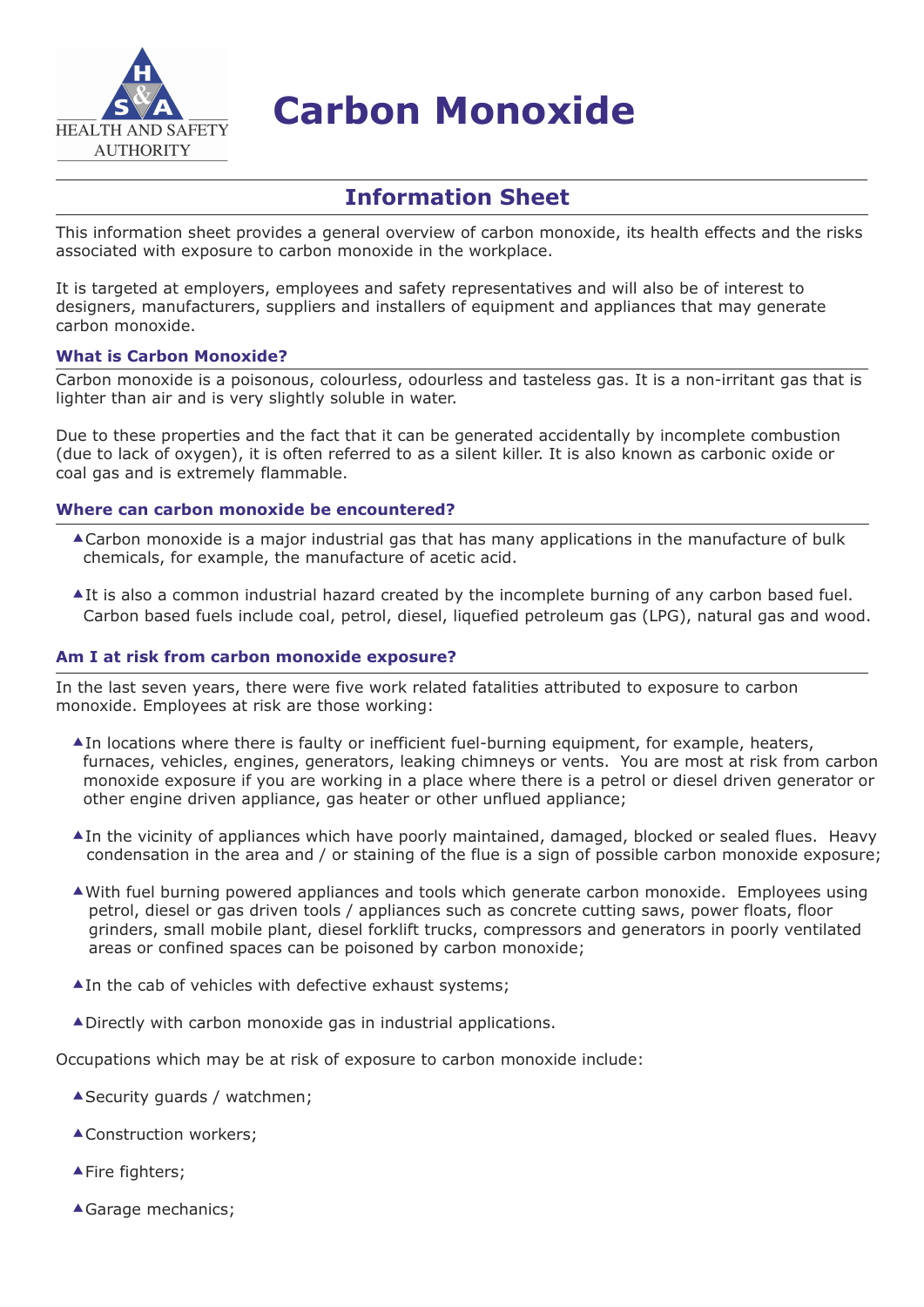- ▲ Toll booth attendants;
- **ATruck drivers;**
- ▲Welders:
- Multi-storey or underground car park attendants;
- ▲ Roll on Roll off (Ro-Ro) workers / dockers.

## **What are the signs of carbon monoxide exposure?**

The signs or symptoms of carbon monoxide exposure copy many common illnesses and can easily be confused with flu or simple tiredness. At low levels, carbon monoxide exposure may cause poor concentration, memory and vision problems, and loss of muscle coordination. At higher levels, it may cause headaches, fatigue, vomiting and nausea. At very high levels, the symptoms intensify and it can kill within a matter of hours.

#### **How might carbon monoxide enter my body?**

Carbon monoxide will enter your body if you breathe in contaminated air. Carbon monoxide is quickly absorbed into the bloodstream from the lungs. Then it combines with haemoglobin in your blood to form carboxyhaemoglobin. This reduces the ability of your blood to carry oxygen around your body and it robs the heart, brain and other vital organs of oxygen.

#### **What effect would carbon monoxide have on my health?**

The effect depends on how much of the gas you are exposed to and how long you are exposed. Carbon monoxide poisoning can be reversed if it is caught in time. Long term exposure to low levels of carbon monoxide may produce heart disease and damage to the nervous system.

Carbon monoxide is a category 1 reproductive toxin. This means that the substance is known to be toxic for human reproduction - exposure of pregnant women to carbon monoxide may cause reductions in birth weight, cardiomegaly (enlarged heart), delays in behaviour development in neonates and nervous system damage to children.

The level of carbon monoxide normally present in the air we breathe is unlikely to cause ill effect.

#### **What legislation is applicable to carbon monoxide?**

#### **Safety, Health and Welfare at Work Act, 2005 (No. 10 of 2005)**

Under Section 8 of the Safety, Health and Welfare at Work Act, 2005, the employer has general duties to ensure the safety, health and welfare of his or her employees. Specifically:

- **AThe employer must manage the work activities;**
- Ensure the design, provision and maintenance of plant and machinery so that they are safe and without risk to health;
- Ensure safety and prevention of risk to health relating to any article or substance;
- Provide systems of work that are planned, organised, performed, maintained and revised, as appropriate, so as to be safe and without risk to safety and health;
- Provide training, instruction, information and supervision;
- ▲ Carry out a written risk assessment and implement the findings.

#### **Safety, Health and Welfare at Work (Chemical Agents) Regulations, 2001 (S.I. No. 619 of 2001)**

Under Regulation 4 of the chemical agents' regulations, the employer must determine whether any hazardous chemical agents are present in the workplace and must assess any risks to the safety and health of employees arising from their presence. With respect to carbon monoxide, this requires that the employer identifies all potential causes of exposure. This includes activities where carbon monoxide may be deliberately used but also where it may be produced as an incidental part of an industrial process or work activity. In carrying out the assessment, measures to control exposure to carbon monoxide must be identified and implemented.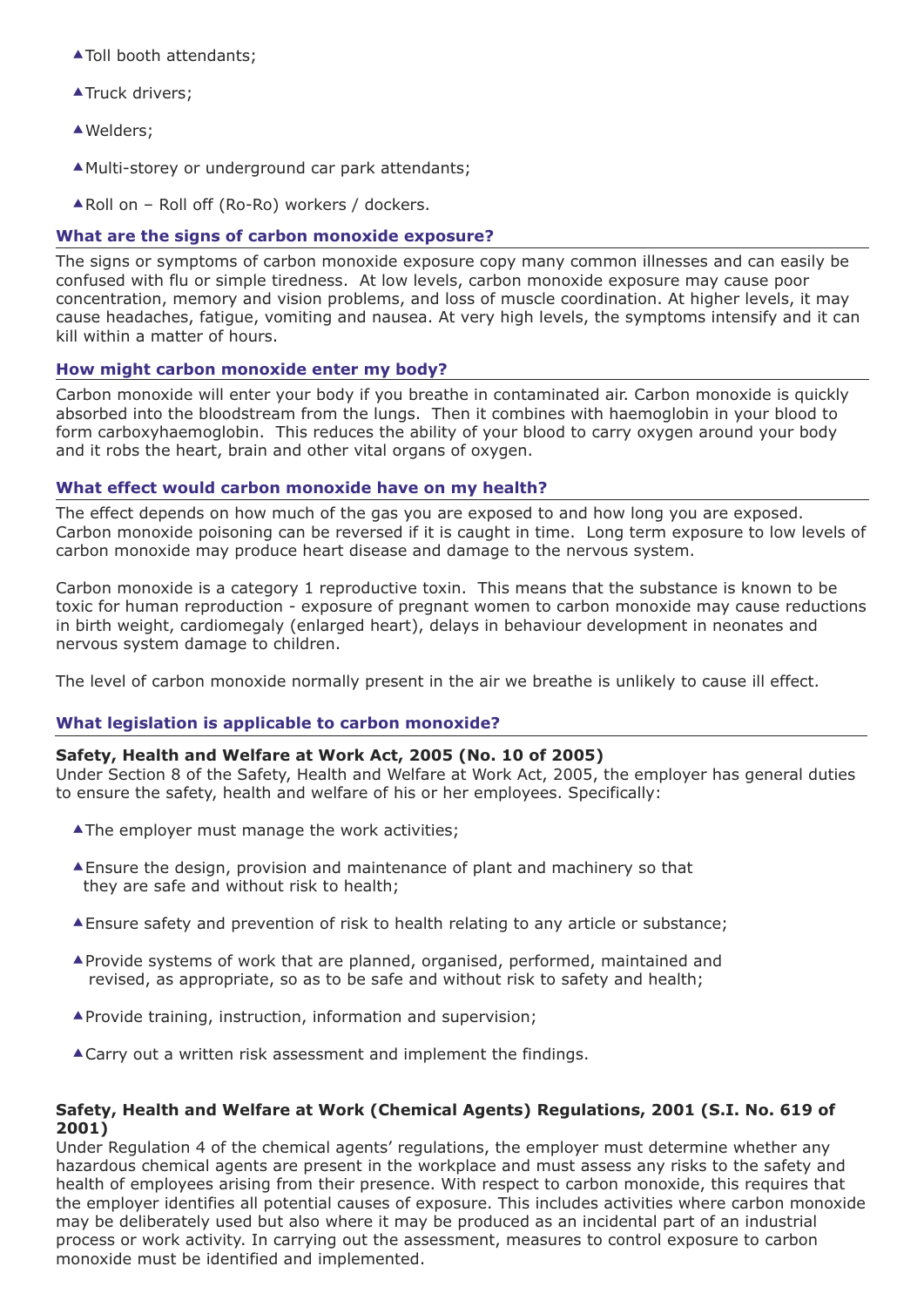# **Safety, Health and Welfare at Work (General Application) Regulations, 2007 (S.I. No. 299 of 2007)**

Part 6, Chapter 2 of these regulations covers the protection of pregnant, postnatal and breastfeeding employees. One of the requirements of these regulations is that the employer assesses the risk to the safety or health of employees and any possible effect on the pregnancy of, or breastfeeding by, employees, resulting from any activity at that employer's place of work likely to involve a risk of exposure to carbon monoxide.

## **Safety, Health and Welfare at Work (Confined Spaces) Regulations, 2001 (S.I. No. 218 of 2001)**

If your employees work in confined spaces where carbon monoxide may be present, you must ensure that you comply with this legislation and the associated Code of Practice for working in confined spaces.

Note the above is not an exhaustive list of legislation that is applicable to carbon monoxide and is not in any order of precedence. Other relevant legislation may also be applicable to your work activities.

# **What is the Occupational Exposure Limit Value (OELV) for carbon monoxide?**

An Occupational Exposure Limit Value (OELV) is the maximum permissible concentration of a chemical agent in the workplace to which workers may be exposed when measured or calculated by reference to a specified time period. The OELV for carbon monoxide (as outlined in the 2007 Code of [Practice](http://publications.hsa.ie/index.asp?locID=7&docID=236) for the Safety, Health and Welfare at Work (Chemical Agents) Regulations, 2001) is:

| <b>Reference Period</b> | <b>Parts Per Million (ppm)</b> | mg/m <sup>3</sup> |
|-------------------------|--------------------------------|-------------------|
| 8 hour                  |                                |                   |
| 15 minute               | 100                            | 115               |

# **As an employer, how can I help prevent carbon monoxide exposure?**

You can reduce the chances of carbon monoxide exposure in your workplace if you:

- **▲ Check your workplace to see if you have any equipment, tools or appliances that produce carbon** monoxide.
- ▲Do not use petrol / diesel powered engines or tools in poorly ventilated areas, inside buildings or in partially enclosed areas unless:
	- The engines can be located outside with at least a metre of clear space all around, in order to ensure adequate ventilation. Ensure that the engine is also situated away from air intakes, for instance air conditioning intakes and air vents;
	- An effective ventilation system that will remove carbon monoxide from work areas has been installed.
- Ensure appropriate hazard warning labels are placed on any equipment, tools or appliances likely to produce carbon monoxide.
- Change from petrol / diesel powered equipment to equipment powered by electricity, batteries or compressed air, provided it can be used safely.
- Maintain and service equipment and appliances. Ensure that equipment is installed and maintained by a competent person.
- Ensure that existing vents are working and are not blocked.
- Educate workers about carbon monoxide exposure, ensure that they know how to recognise the symptoms and signs of exposure.
- Ensure that only authorised personnel operate any equipment, tools or appliances that are likely to produce carbon monoxide and that those personnel have adequate instruction, information and training.